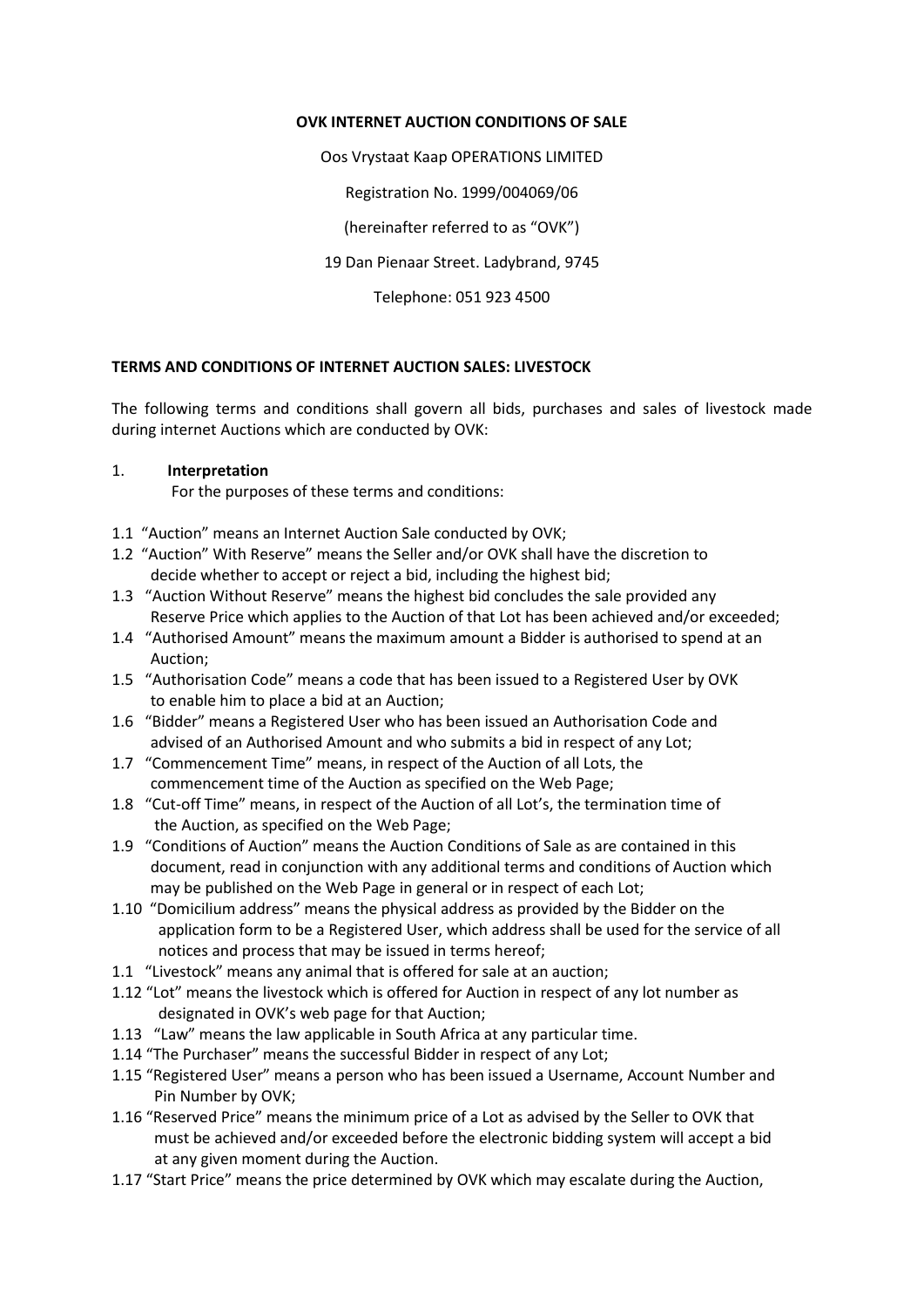for the sole purpose of eliciting bids from Bidders from the Commencement Time until the Cut-off time and it does not mean a Reserved Price.

- 1.18 "Transaction date" means, the date on which the item is Auctioned;
- 1.19 "Web Page" means OVK's Online Web Page.
- 2. The Auction is conducted under the control of OVK, as the auctioneers, as follows:
- 2.1 Only a Bidder may validly place bids at an Auction. It is the responsibility of all Registered Users and Bidders to keep their Authorisation Code secret. Any bid shall be irrefutably deemed to have been submitted by the Registered User to whom that Authorisation Code was issued by OVK and shall be binding upon that Registered User.
- 2.2 A bid shall constitute an irrevocable offer to purchase the Lot in respect of which that bid is submitted, and shall only be validly placed if the Bidder's electronic bid message is actually received by, and recorded on, OVK's website on which the Auction is conducted.
- 2.3 The Auction of a Lot shall occur as from the Commencement Time until the Cut-off Time.
- 2.4 Prior to bidding it is the responsibility of each Bidder to confirm whether a Lot is Auctioned With Reserve or Without Reserve. OVK will advertise this fact in the column alongside each 'Lot' number.
- 2.5 The sale of a Lot Auctioned with Reserve will be concluded as follows:
	- 2.5.1 Within 24 hours of the Cut-off time the Seller and/or OVK will notify the Bidder who Submitted the highest bid that his bid is in fact the highest bid;
	- 2.5.2 Thereafter notification of acceptance or rejection of that bid will be communicated to The Bidder by OVK, per email, within 5 working days of the Auction;
	- 2.5.3 Until receipt of the notice of acceptance or rejection the bid shall continue to Constitute an irrevocable offer for the purchase of that Lot.
	- 2.6 The sale of a Lot Auctioned Without Reserve will automatically be concluded to the highest Bidder for that Lot at the Cut-off Time provided an offer has been made. Within 24 hours of the Cut-off time OVK will, per email, notify the Purchaser.
	- 2.7 The sale of a Lot Auctioned with a Reserved Price will automatically be concluded to the highest Bidder for that Lot at the Cut-off Time, provided any Reserve Price which applies to the Auction of that Lot been achieved and/or exceeded. Within 24 hours of the Cut-off time OVK will, per email, notify the Purchaser.
	- 2.8 The agreement of sale shall be deemed to have occurred in each instance at the premises of OVK, 19 Dan Pienaar Street, Ladybrand, 9745.
- 2.9 The Purchaser shall be responsible to arrange for the item to be removed from the premises of the Seller within 24 hours after OVK has informed the Purchaser, via e mail, that his/her bid was successful and the requirements of clause 7 below has been complied with. After the 24 hour period the Purchaser will be responsible for the following costs, including but not limited to marketing costs, and sustenance costs of the Livestock such as food and water. Should the Purchaser fail to remove the Livestock within the 24 hour period, OVK reserves the right to re-auction the Livestock and claim damages from the Purchaser.
- 2.10 It is the responsibility of Bidders to verify whether their bid is successful and although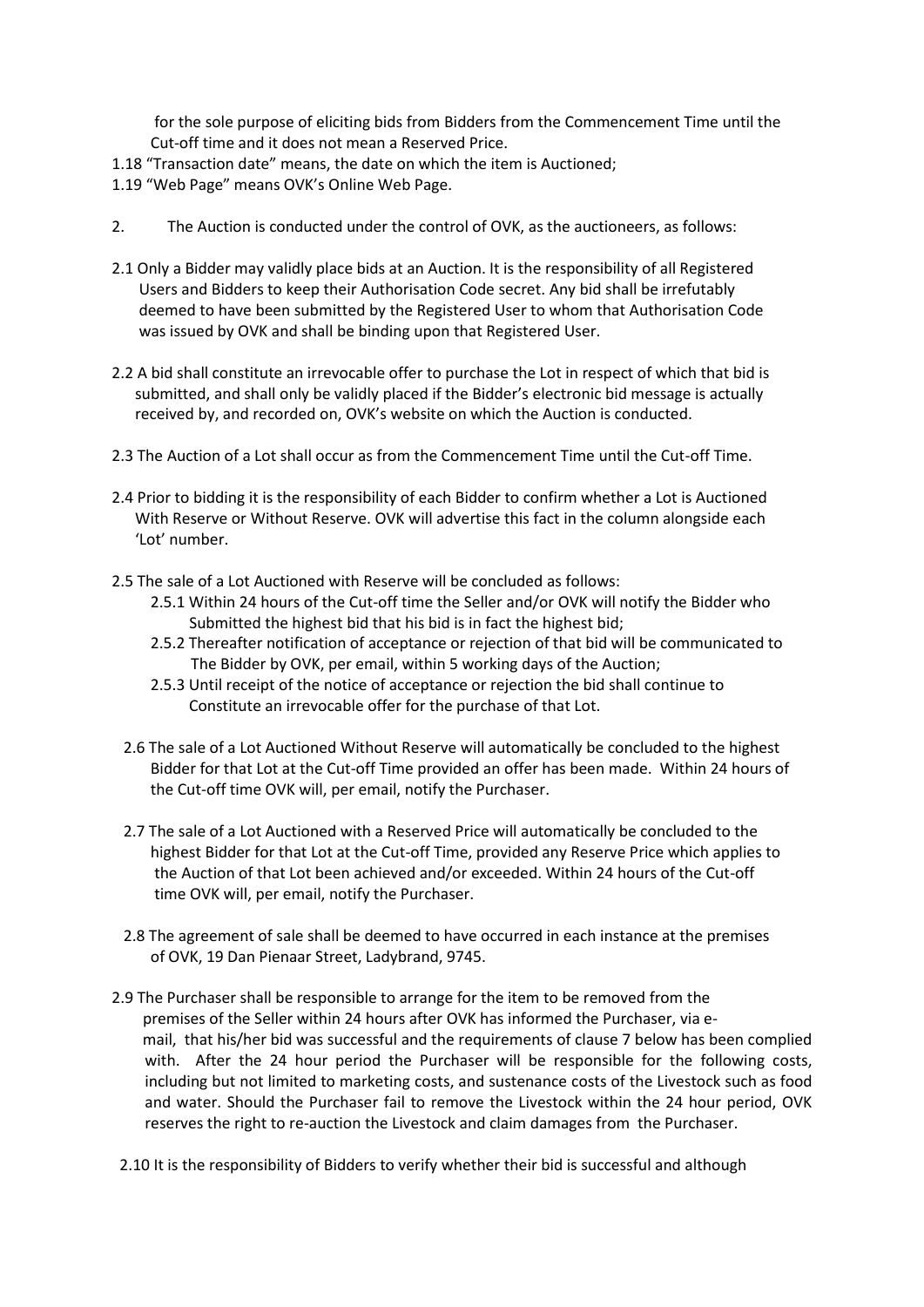OVK will, by email, confirm the sale of Lot's to a successful Bidder, any failure to do so will not invalidate the sale.

- 2.11 All communications which are addressed by OVK to the email address which was used by the Bidder shall irrefutably be deemed to have been received by the Bidder upon sending same.
- 2.12 All matters affecting the Auction and the sale arising therefrom shall be determined by the laws of the Republic of South Africa.
- 2.13 OVK will be entitled in its sole discretion to suspend or cancel the Auction prior to the Cut-off Time.
- 2.14 OVK and the Seller shall NOT be bound by any mistake made by OVK. OVK may, upon discovering the mistake, cancel the sale and re-Auction the Lot. OVK will however immediately upon realizing the mistake publish the mistake via a notice and correct the mistake as best as OVK can.
- 2.15 Nobody shall have any right of recourse against OVK with regard to the exercise of OVK's power/discretion as contemplated in clause 2.13 above, or the correction of a mistake as contemplated in clause 2.14 above.
- 3. Save as is expressly stated in these Terms and Conditions of Sale, all Livestock are sold "voetstoots" as they stand. Without derogating from the generality of a foregoing, OVK shall not be held liable for or in respect of:
	- 3.1 any statements contained in catalogues and/or advertisements; and
	- 3.2 any information supplied with regard to the lot for sale;
	- 3.3 any guarantee/warranty or misrepresentation, made with regard to the item; and
	- 3.4 any defect, whether latent or patent, in the item not known to OVK; and

3.5 any information regarding the quality, age, condition, reproduction status or ability, fertility, health, mass, date of copulation, breeding or genealogy supplied by the Seller or any misinterpretation thereof by the Seller.

4. Any person who bids, does so in his personal capacity, unless OVK prior to the Auction accepts the power of attorney or other written authority given to such person by his principal. If a dispute arises at any stage with regard to the existence or validity of such power of attorney or authority, the person who made a bid shall, without derogating from any right OVK or the Seller may have against his principal, immediately become personally liable for any amount owing as a result of such bid. Should it transpire that the principal can also be held liable, the liability of the Bidder and the principal shall be joint and several.

5.1 The Purchaser acknowledges that no employee or representative of OVK is entitled to furnish any guarantee or warranty or make any representations whatsoever on behalf of OVK with regard to the item offered for sale, or in any other respect whatsoever. The Purchaser acknowledges further that any information given with regard to the item offered for sale is given by or on behalf of the Seller. The Purchaser's rights of recourse, if any, shall be exercised solely against the Seller.

5.2 The Seller warrants that he/she is the legal owner of the Livestock and that the Seller has the necessary authority to offer the Livestock for sale at the auction. The Seller confirms that the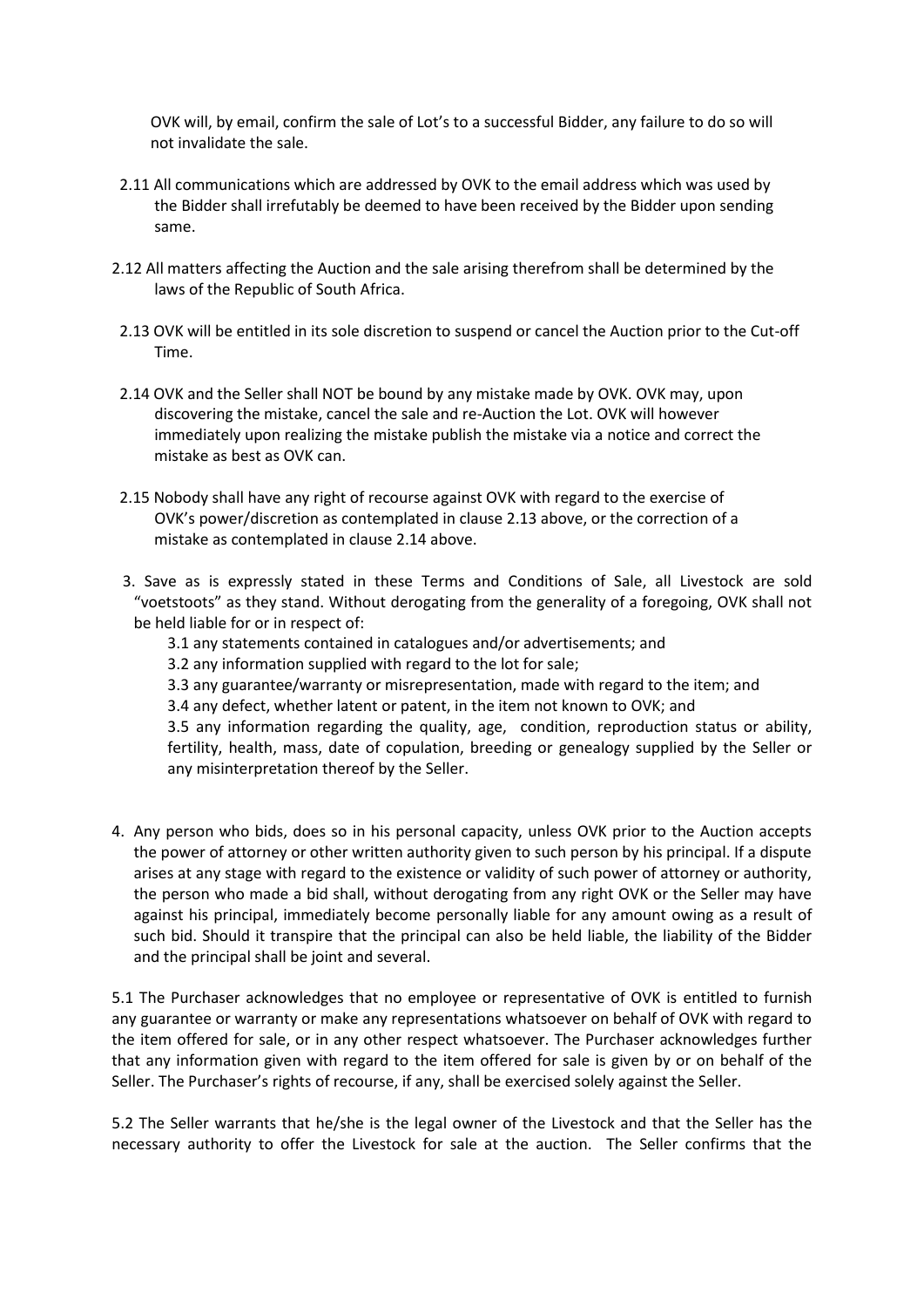Livestock is marked with the necessary identifications marks confirming ownership and hereby indemnifies OVK against any losses or claims in this regard.

6. The Purchaser shall pay to OVK the purchase price plus VAT together with any other amount due by the Purchaser, upon the Transaction Date.

7.No items may be removed from the Seller's premises before:

- 7.1 The Purchaser has complied with the requirements of clause 6 and the payment reflects in OVK's bank account; and
- 7.2 OVK has given written confirmation to the Purchaser authorising the Purchaser to remove the said Livestock.
- 7.3 OVK has given permission to all the relevant parties that the said item may be removed, once the requirements of 7.1 has been complied with. Should the item be released by the Seller before said permission is given by OVK, the item is released at the sole risk of the Seller.

8.The Seller hereby undertakes not to release the sold items ('lot') without the specific instructions of OVK to the Seller, to release it. OVK will confirm that payment was received by them and that the items may be released. If the Seller release the sold items ('lot') without the specific instructions of OVK, the Seller do it at his own risk and will the Seller be responsible for any loss suffered by OVK or him/herself.

9.All persons who submit bids at the Auction do so at their own risk and they exempt and indemnify OVK against any loss or damage of whatsoever nature and howsoever caused, and whether attributable to the negligence, recklessness or otherwise of the Seller, Purchaser or OVK, its employees and agents.

10.1 Unless otherwise agreed in writing by OVK, the Seller shall be liable for OVK's commission relating to all sales concluded before, during or after the Auction. Where OVK and the Seller have not expressly agreed in writing to a rate of commission prior to the sale, OVK's normal commission rate as determined from time to time by OVK, shall apply. The Seller authorises OVK to deduct the said commission before making payment to the Seller of any proceeds of any sale. The commission of any Lot which is sold will be deemed to be earned at the Cut-off Time. If the Purchaser, for what ever reason, decides not to proceed with the purchase of the 'Lot' after the bid was awarded to him, the Purchaser will be liable to pay the commission to OVK.

10.2 Should the Seller at the time of the auction owe an amount to OVK, from whatever the cause of action may be, OVK reserves the right to first credit such an outstanding amount, where after the difference, should there be any, will be paid to the Seller.

- 11.1 Ownership transfers from the Seller to the Purchaser upon full payment reflecting in OVK's bank account. Risk passes from the Seller to the Purchaser upon acceptance of the bid.
- 11.2 Loading, transport, insurance and/or care of the livestock, will be carried out at the sole cost of the Purchaser. If the Purchaser requires any permits, removal certificate or identification documents in this regard it shall be for the account of the Purchaser.
- 11.3 OVK shall not be liable for any loss or damage of whatsoever nature by either the Seller or the Purchaser, whether direct or indirect, consequential or otherwise, sustained as a result of any act or omission, whether negligent, reckless or otherwise on the part of OVK, its employees or agents, and the Seller and The Purchaser exempt and indemnify OVK accordingly.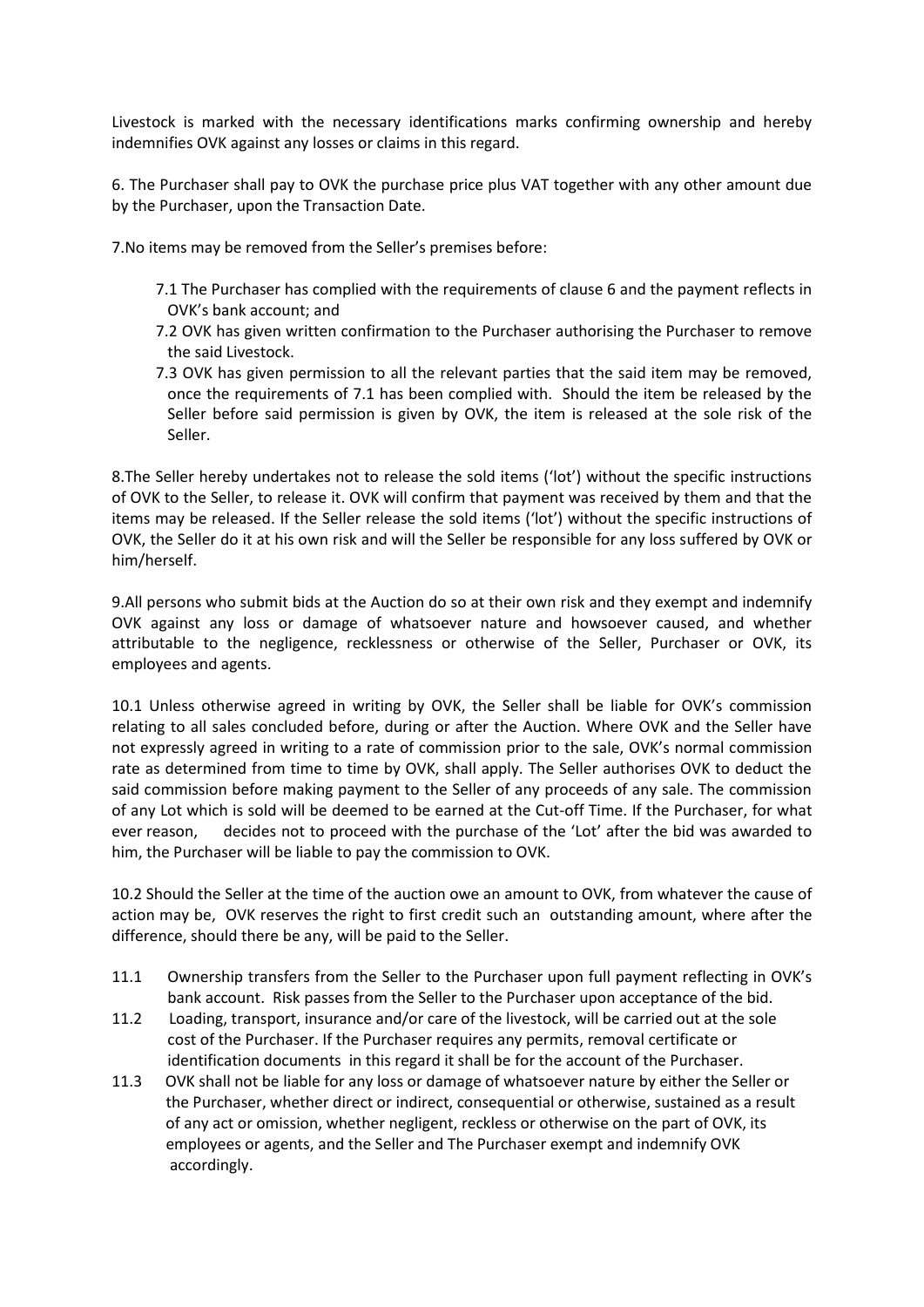12. OVK will be entitled to charge interest on any amount due by the Purchaser to OVK in terms hereof calculated at the maximum permissible rate of interest in terms of the National Credit Act 34/2005 from time to time, which interest shall be charged daily and compounded monthly on the balance outstanding from time to time until the amount due has been repaid in full.

13. Neither The Purchaser nor the Seller shall be entitled to claim set-off or any deduction with regard to any amount owing to OVK or to each other in terms hereof or flowing from the Auction or any cancellation thereof. Should the Seller cancel the Auction, for whatever reason, the Seller will be liable to OVK for all costs, losses and expenses occurred up to the date of cancellation.

14. All legal costs, including collection commission, incurred by OVK as a result of any noncompliance by the Seller or by the Purchaser with any of their respective obligations in terms hereof, may be recovered by OVK from the said defaulting party on the scale as between attorney-and-ownclient.

15. No relaxation or indulgence granted by OVK to The Purchaser or the Seller shall be deemed to be a waiver of any of OVK's rights in terms hereof and such relaxation or indulgence shall not be deemed to be or construed as a novation hereof.

16. A certificate signed by any of OVK' s Directors, General Managers, Company Secretary, Manager: Client Finance or Client Finance Manager, whose appointment as such OVK shall not be required to prove, which sets out the amount of the indebtedness of The Purchaser or the Seller to OVK, and the applicable maximum permissible rate of interest in terms of the National Credit Act, shall constitute prima facie proof that such amount is due and payable, and shall be sufficient proof of the existence of the indebtedness set out in such certificate, the amount due, the ruling rate of interest from time to time which is certified therein, and the fact that such amount is liquid and due and payable, and has not yet been paid.

## 17. Disputes

17.1 Any dispute arising out of or pursuant to the Auction or to these Terms and Conditions; or the interpretation hereof; or any matter arising out of the termination or the rectification of any sale which is concluded at the Auction shall be submitted for either legal action in a competent court with jurisdiction or shall be submitted to informal arbitration, with all the relevant parties consent, on the following basis-

- i. the Arbitrator shall be, if the matter in dispute is principally
	- 17.1.1.1 a legal matter, a practising Advocate or Attorney of Bloemfontein, Free State of at least fifteen (15) years standing;
	- 17.1.1.2 an accounting matter, a practising Chartered Accountant of at least fifteen (15) years standing;
	- 17.1.1.3 any other matter, any independent person; agreed upon between the parties to dispute.
- ii. If the parties to the dispute fail within seven (7) days after the dispute has been declared to agree whether the dispute is principally a legal, accounting or other matter, or fail to agree upon the appointment of an arbitrator, at the request of either party to the dispute the arbitrator shall be appointed by the President for the time being of the Attorneys Association of the Free State or the Chairman for the time being of the Bloemfontein Bar Council.